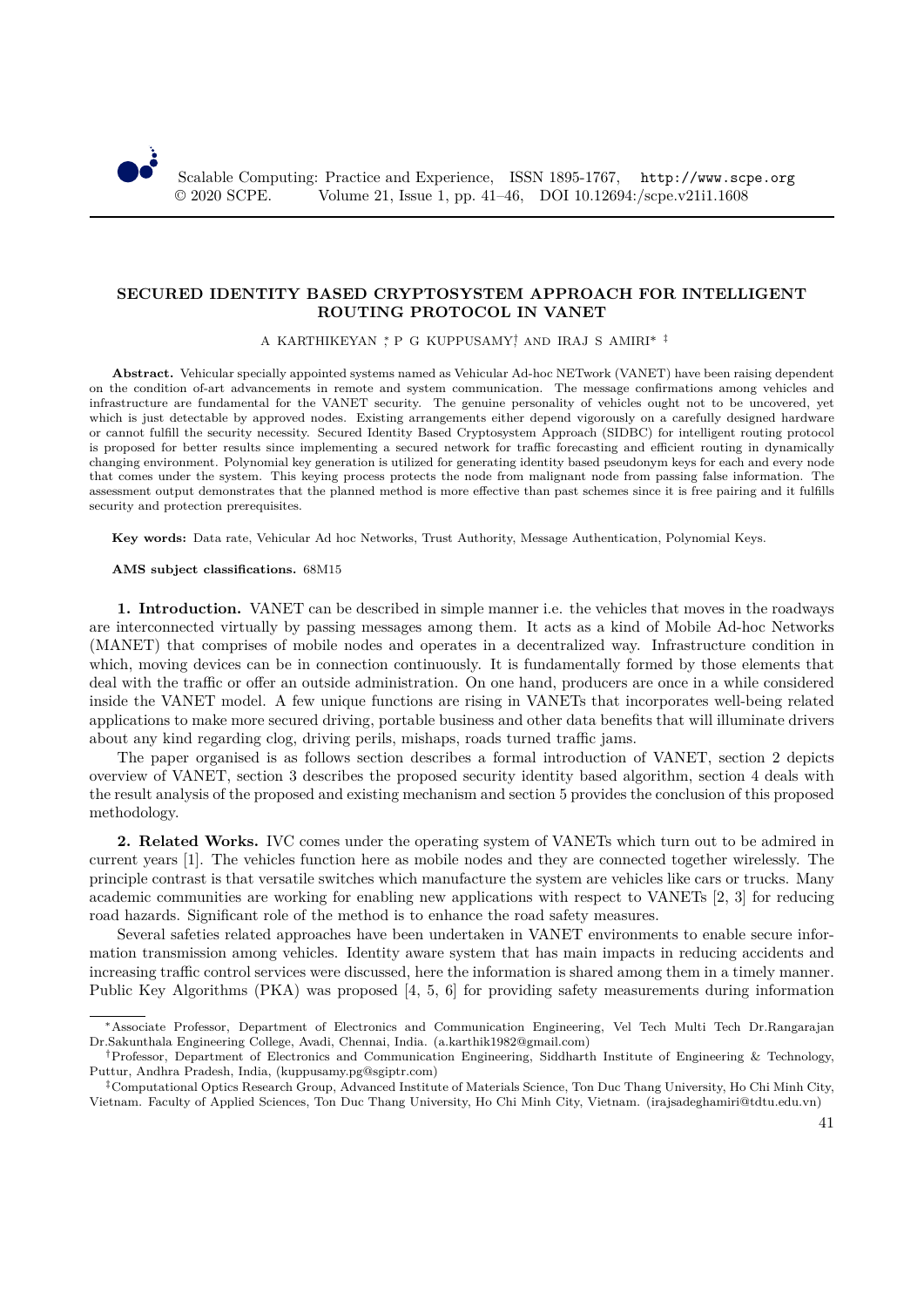exchange in Ad-hoc networks. Symmetric keys are generated by the system and master keys are loaded as per arbitrary distribution.

To protect the road environments from false information and privacy of the vehicles a provably secure batchverification method was proposed. Privacy preserving mechanism [7, 8] for secured vehicular communication includes priori and posteriori counter measures for identifying the number of anonymous vehicles present in RSU. Based on threshold value the priori and posteriori messages can be set and the batch of messages can be verified in a single turn. Scalable Robust Authentication protocol for secured vehicular network was proposed [9], here the group signatures is employed for each RSU rather than centralized authority. RSU preserves and manages the on fly group communication to the uphold range. Anonymous messages passed by the vehicles can be instantaneously verified by the other vehicles that present in the same RSU. If received message resulted to be duplicate then the message originator identity is declared to every vehicle. Identity based security scheme was proposed to achieve privacy in information sharing with fundamental security needs like confidentiality, non-repudiation and authentication. Here privacy preserving defense mechanism [10] was proposed to identify misbehaving vehicles using network authorities. A pseudo-identity-based scheme [11] for conditional anonymity with integrity and authentication in a VANET was proposed and it provides conditional anonymity to guarantee the protection of an honest vehicle's real identity, unless malicious activities are detected. Certificates are not required in this mechanism since identity based cryptosystem is employed for authenticating the vehicles. Efficient Privacy-Preserving Data-Forwarding Scheme (EPPDFS) [12] was proposed to examine the security aspects in VANET and to increase the user privacy efficiency. Lite Certificate Authority (CA) based Public Key (PK) cryptosystem and route-generate encryption schemes are proposed in EPPDFS. Secure and efficient authentication scheme (SEAS) [13] with unsupervised anomaly detection. Here, certificateless authentication method is deployed for conditional privacy preserving, along with the Chinese remainder theorem for efficient group key distribution and dynamic updating [16]. A cryptographic primitive scheme [15] was proposed for public updating of reputation score based on the Boneh-Boyen-Shacham short group signature scheme. This allows private reputation score retrieval without a secure channel.

**3. Proposed Algorithm.** SIDBC technique for intelligent routing protocol is proposed; here each task is carried out by different agent allotted for the particular task. Then the agents are cooperatively interacted to form a reliable network structure. Road Side Units (RSU's) are placed in the infrastructure and On Board Units (OBU's) are placed in the vehicles and the communication takes place with the help of this devices. Regional Transport Authority provides security keys for vehicles and RSU's. Routing the packets securely and efficiently with the help of cooperative multi-agent mechanism greatly improves the network throughput [15].

**3.1. IDC Authentication Offer.** Initially each node registers to the Trust Authority (TA) and security analysis is made for every node that participating in the network. Identity based Cryptosystem (IDC) is used to provide secured environment during data transmission among nodes. IDC allows PK to be derived from its communal identity. Regional Transport Authority (RTA) establishes trust relationship between the nodes using pair-wise keys. RTA generates public/private keys for each and every node that entered into the network. Each RSU is connected to RTA and pre-established keys are generated for trusted region. RSU generates pseudonym for every node that entered into the region using Polynomial Key Generation (PKG). This pseudonym is used to identify the malicious vehicles that access the lane for privacy-conserving authentication and secure communication.

Trust Authority creates pseudonym for every node as given below:

$$
T_A = PK(id)_n \|T_p\| C_n \tag{3.1}
$$

where,

 $T_P \rightarrow$  Present Time

 $PK(id)_n \to PK$  identity of node N

 $C_n \rightarrow$ Code name of every node

The source vehicle broadcast the route request message to their neighbor vehicle up to the communication range or the bounded cluster region. Control Request message consist of this parameters such as

$$
CR = \langle ID_s, T, HD, I_N, Nf, SIG(Id_d, T) \rangle \tag{3.2}
$$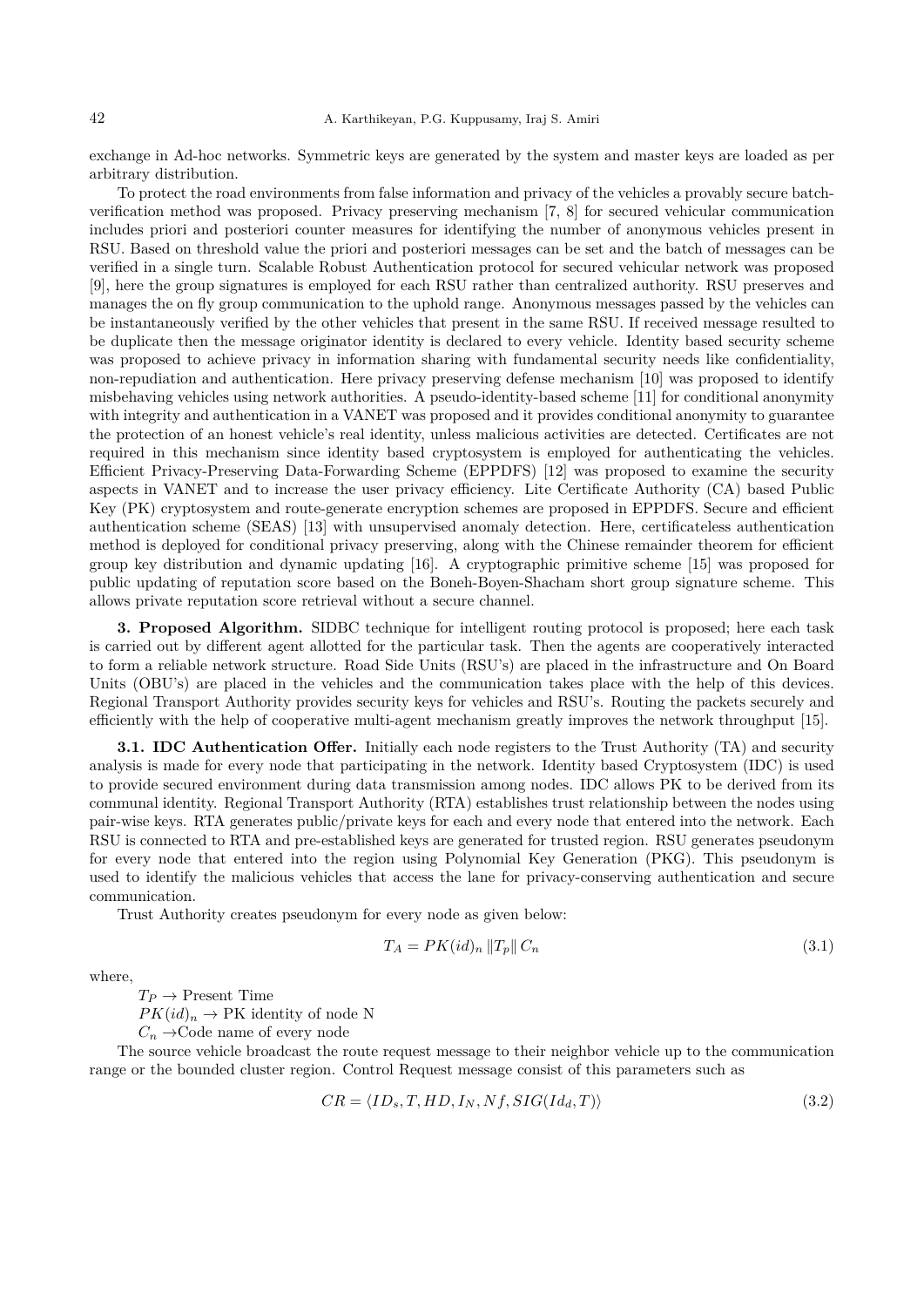Secured Identity Based Cryptosystem Approach for Intelligent Routing Protocol in VANET 43

where,

 $Id_s \to \text{Src node ID}$  $T \rightarrow$  Timestamp  $HD \rightarrow \text{Node's codename}$  $I_N \rightarrow$  Invite the node  $Nf \rightarrow \text{Node's Freshness}$  $SIG(Id_d, T) \rightarrow Signature$  (key) for sink node with Timestamp.

CH or the vehicle node that present in the cluster region accepts this control message during the present time gap. Later the nodes launch reply message back to the source via intermediate vehicles through SA. Control Reply message contains,

$$
C_{RP} \leftarrow ID_d, P_s, T, connect, SIG(P_s, T) \tag{3.3}
$$

where,

 $ID_d \rightarrow$  Destination node ID  $P_s \rightarrow$  Pseudonym generation  $connect \rightarrow$  Connect request message

 $SIG(P_s, T) \rightarrow$  Signature generated for pseudonym node with timestamp.

The source receive the control reply message from these nodes, the source confirms the signed key and acknowledge it, if the information is verified. In case the false or malicious vehicle transmits a phony validation message, the TA can open the represented signed key to stamp out the genuine personality of the vehicle. If TA distinguishes any malicious vehicle then it passes a warning message to all the vehicles surrounded by it.

**3.2. Key Generation Process.** When the authenticity of the hub is demonstrated with their sign confirmation, then the declarations are affirmed from CA. In the event that another hub is participated in the system and set as a switch, at that point the hub requires its substantial character. Without authentication the hub cant process the data further. Two connection keys ate gotten from the pr-evaluated values (eg., Lk and  $Qv$ ) and it is produced from the Node ID. When the authenticity of the node is demonstrated (Lk, Qv and Sidi) at that point the two hubs can impart. In key concern stage, nodes are approved for keeping it from trickery and pantomime assaults. Here the node A make sense of the node B open key utilizing its certU and CA key's QCA. The private key 'KAB' calculation at together closures is by all accounts indistinguishable just when the endorsements are designated by the legitimate CA. The irregular key generator produces the mystery key Mk for the message encryption process. Each message comprises of basic verification of message authenticated code key 'K' and this key shield the message from the change by the malignant nodes.

**3.3. Data Processing Process.** Base station initiates authentication process once the request message received; the node is verified for legal access by using sign authentication system. Once the signing process finished the certificate is provided for the legitimate nodes also the communication encoding process gets done. Source node sends the encrypted message using hash algorithm and the encryption process commonly includes general authentication key. Then the EMK is sent to the destination with the valid token  $CA, Sidi(K)$  added in the header field of the encrypted message.

$$
EM_k = M \parallel L_k, Q_v, Sidi, K \tag{3.4}
$$

**4. Simulation Result Analysis.** The results demonstrate various types of reproduction parameters utilized in the proposed secured information of convention reenactment. Proposed scheme is analyzed using the parameters like Delivery Rates of data packet (PDR), Average delay and Throughput.

• Delivery Rate of data packet

Delivery Rate of data packets can be computed by taking the ratio between the sum of number of packets that reached over the sink node and the sum of packets sent by the source vehicle. It is obtained from the equation (4.1) below.

$$
PDR = \frac{\sum PktsDelivered}{Time} \tag{4.1}
$$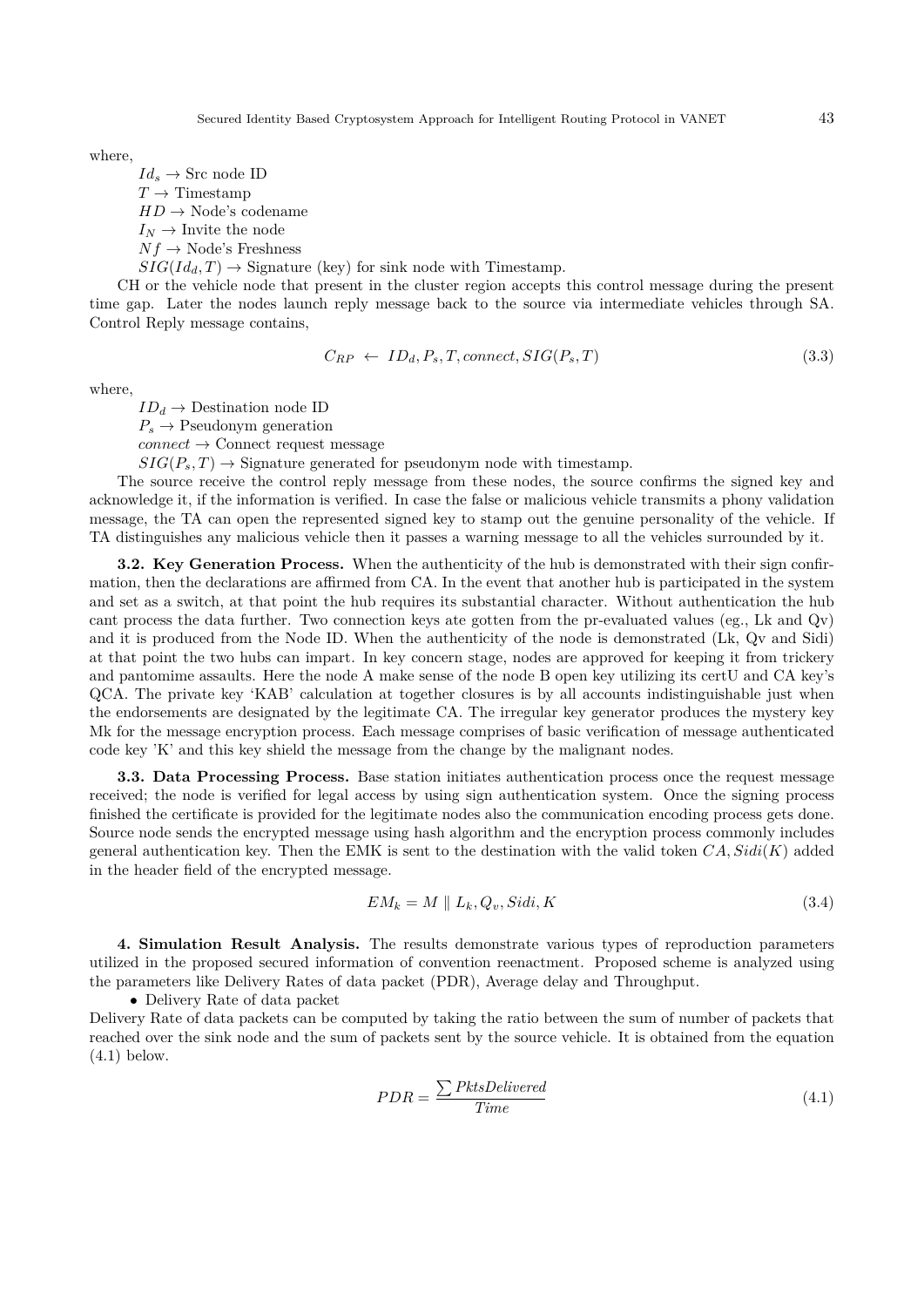

Fig. 3.1. *IDC Authentication Offer*

TABLE 3.1 *Algorithm 1*

Set N number of nodes Registered with BS Create Sign for each registered node  $N_i$  using PKG Set source node 'A' and sink node 'B' Check  $NI_d$  for node verification Set pseudonym key ¥n If  $NI_d$ (key) matches then provide nodes with certificate 'CertA' Do node validation  $L_k, Q_v, Sidi$ Create Private Key for legitimate nodes  $L_k, Q_v, Sidi, K$ Apply keying function  $\widetilde{M} \parallel L_k, Q_v, Sidi, K$ Send secured data from A to B

## $E_{PDR}$  - PDR referred for existing protocol  $P_{PDR}$  - PDR referred for proposed protocol

Here *PktsDelivered* is the number of packets arrived to destination and *PktsSent* is the number of packets sent by the vehicle. The proposed method SIDBC have better delivery rates of packets at the destination compared to the existing system SEAS and it is shown in figure 4.1.

• *Throughput*

It is described with their rate of effective transmission of data.

$$
Throughout = \left(\frac{PacketsReceived \cdot 8}{Delay \text{ in } ms}\right) \text{ kbps} \tag{4.2}
$$

The throughput of the proposed SIDBC gives better result compared to the conventional SEAS method. When delivery rates increases then throughput also increases gradually (figure 4.2).

• *Delay*

It is characterized as the time contrast between the present data packets received and the received time of past packets.

$$
Delay = \frac{\sum_{0}^{n} Pkt \text{ } record \text{ } Time}{n} \tag{4.3}
$$

From the figure 4.3, it is clearly shows that the average delay of the proposed SIDBC scheme has consumed lesser time delay for transferring the packets compared to the SEAS (E-Dly.tr) protocol.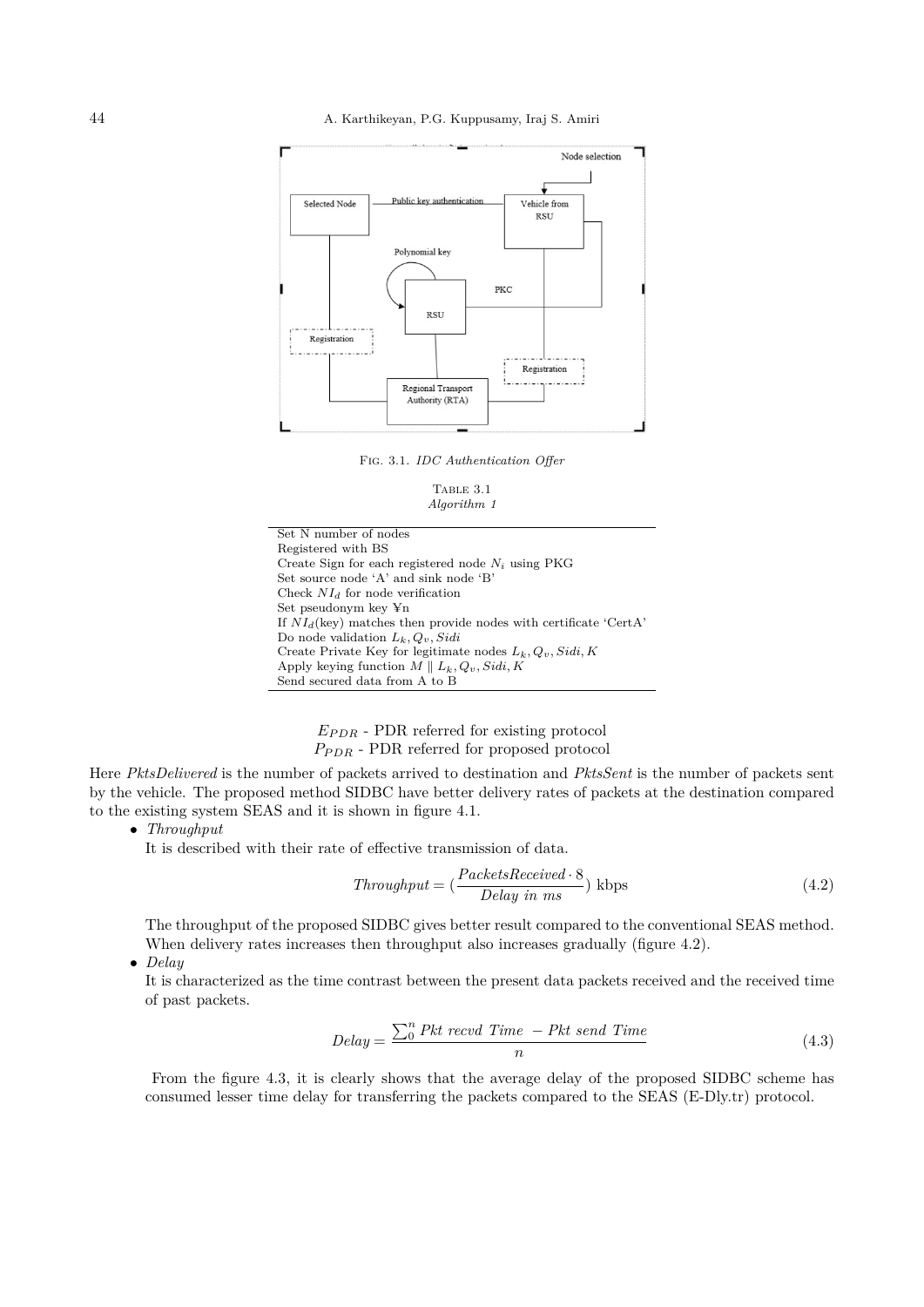

Fig. 4.1. *Delivery Rates of packet*



Fig. 4.2. *Throughput*



Fig. 4.3. *Delay*